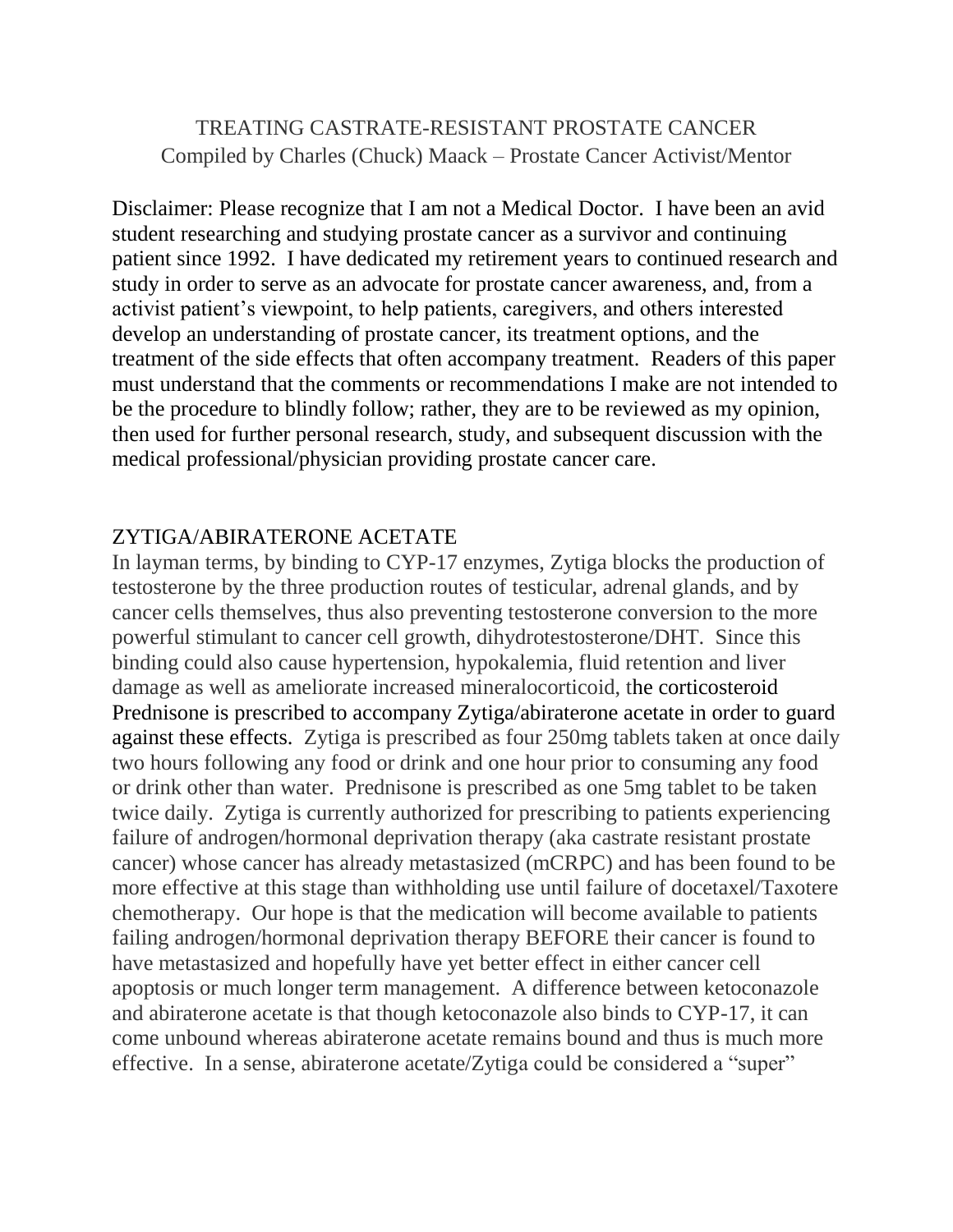ketoconazole. Unfortunately, abiraterone acetate/Zytiga is an extremely expensive medication at over \$5000.00 per month.

### TAK-700/ORTERONEL

Based on the success of Zytiga, it is clear that CYP17A is a viable target in the treatment of mCRPC, which has generated interest in other CYP17A-inhibiting agents including TAK-700/Orteronel, which is mechanistically similar to Zytiga. TAK-700 inhibits 17, 20 lyase activity of CYP17A but does not inhibit 17 hydroxylase to the same extent, and therefore it may preclude the need for the coadministration of prednisone. A phase 3 trial of TAK-700 without prednisone is now under way for high-risk PCa patients undergoing radiation and conventional androgen deprivation (RTOG 1115). TAK-700 will also be evaluated in nonmCRPC. If as successful as Zytiga, we would again hope that the medication will become available to patients failing androgen/hormonal deprivation therapy BEFORE their cancer is found to have metastasized and would have the advantage of not requiring co-administration of prednisone as well as available with or without meals. If as effective as Zytiga, and if not requiring co-administration of a corticosteroid, we would hope this drug becomes available at less cost than Zytiga.

# XTANDI/ENZALUTAMIDE

Enzalutamide is an oral high-affinity selective androgen receptor (AR) antagonist that potently binds to the AR, decreases ligand-induced nuclear translocation, inhibits AR binding to DNA, and blocks cell proliferation. Enzalutamide shows effective blocking of the AR wherein patients have earlier experienced failure of the antiandrogen bicalutamide/Casodex. In a sense, enzalutamide/Xtandi could be considered a "super" bicalutamide/Casodex. Enzalutamide/Xtandi does not require co-administration with any other medication, thus can be taken with or without food and is prescribed as four 40mg tablets taken at once daily. Again unfortunately, enzalutamide/Xtandi comes at even a higher price than Zytiga at over \$7000.00 per month.

## ARN-509

Building on the success of enzalutamide, ARN-509 is a novel small molecule AR antagonist. In the preclinical setting, ARN-509 has a better therapeutic index than enzalutamide that may allow the use of a lower active dose of the compound. In early studies, ARN-509 showed encouraging response rates and duration of response. ARN-509 is being evaluated in mCRPC in the pre- and postchemotherapy settings and in a phase 2 study in non-mCRPC.